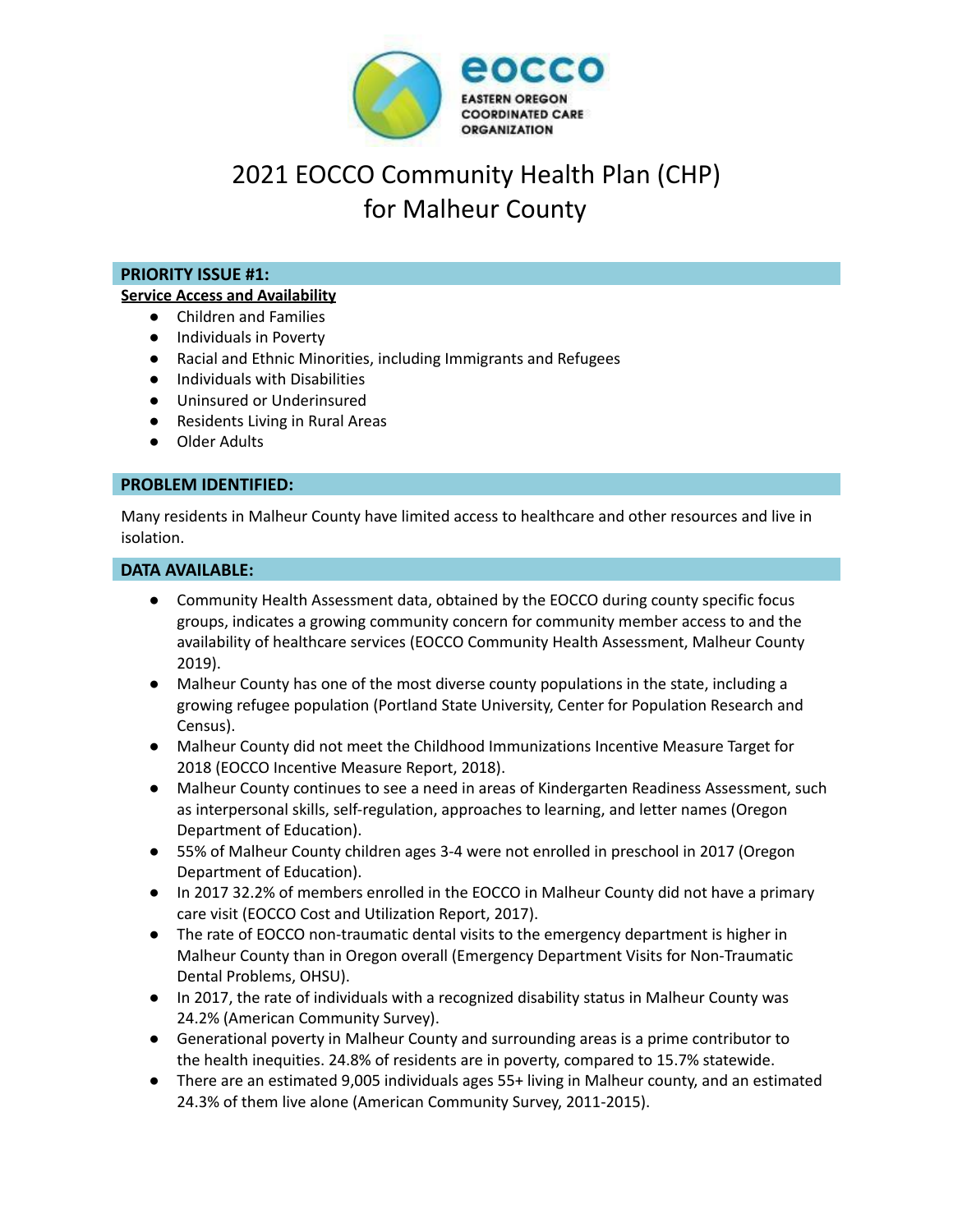Service providers report that there is insufficient direct outreach to target populations; many who need care do not seek it, or do not follow through on referrals.

## **GOALS:**

- Increase access and availability of healthcare and dental services for vulnerable populations.
- Increase access to interpretative and translation services.
- Increase access to early learning services, screenings, and home visiting.
- Increase access to resources and social networks for isolated populations.

## **ACTION PLAN:**

- To support, facilitate, and promote health fairs or other community based preventative care or activities, incorporating linguistic access to all local populations.
- Continue to engage existing and new health providers in monthly LCAC meetings and strengthen collaboration.
- Review and distribute information about system resources and available county services for preventative health care.
- Review systems barriers that prevent vulnerable populations from receiving care.
- Review EOCCO Incentive Measure data related to preventative health and vulnerable populations during monthly LCAC meetings and provider specific meetings.
- *●* Identify programs that could benefit from initial or additional financial support, and connect them with potential funding sources*.*

## **ESTIMATED BUDGET NEEDED:**

- Outreach, health fairs and/or event promotion and program supplies annually, estimated \$35,000.
- Initial or additional financial support for new or existing programs, as identified.

## **POTENTIAL FUNDING SOURCES:**

- EOCCO LCAC Community Benefit Reinvestment Funds
- EOCCO Transformation Grant Funding
- Saint Alphonsus Community Benefit Funds
- Regional/State Foundations
- Corporate partners (in-kind and donations)

## **PRIORITY ISSUE #2:**

## **Behavioral Health**

- Behavioral Health Service Access and Availability
- Depression Screening and Follow Up
- Suicidality and Suicide Prevention
- Substance Use Disorder screenings
- Adverse Childhood Experiences (ACES)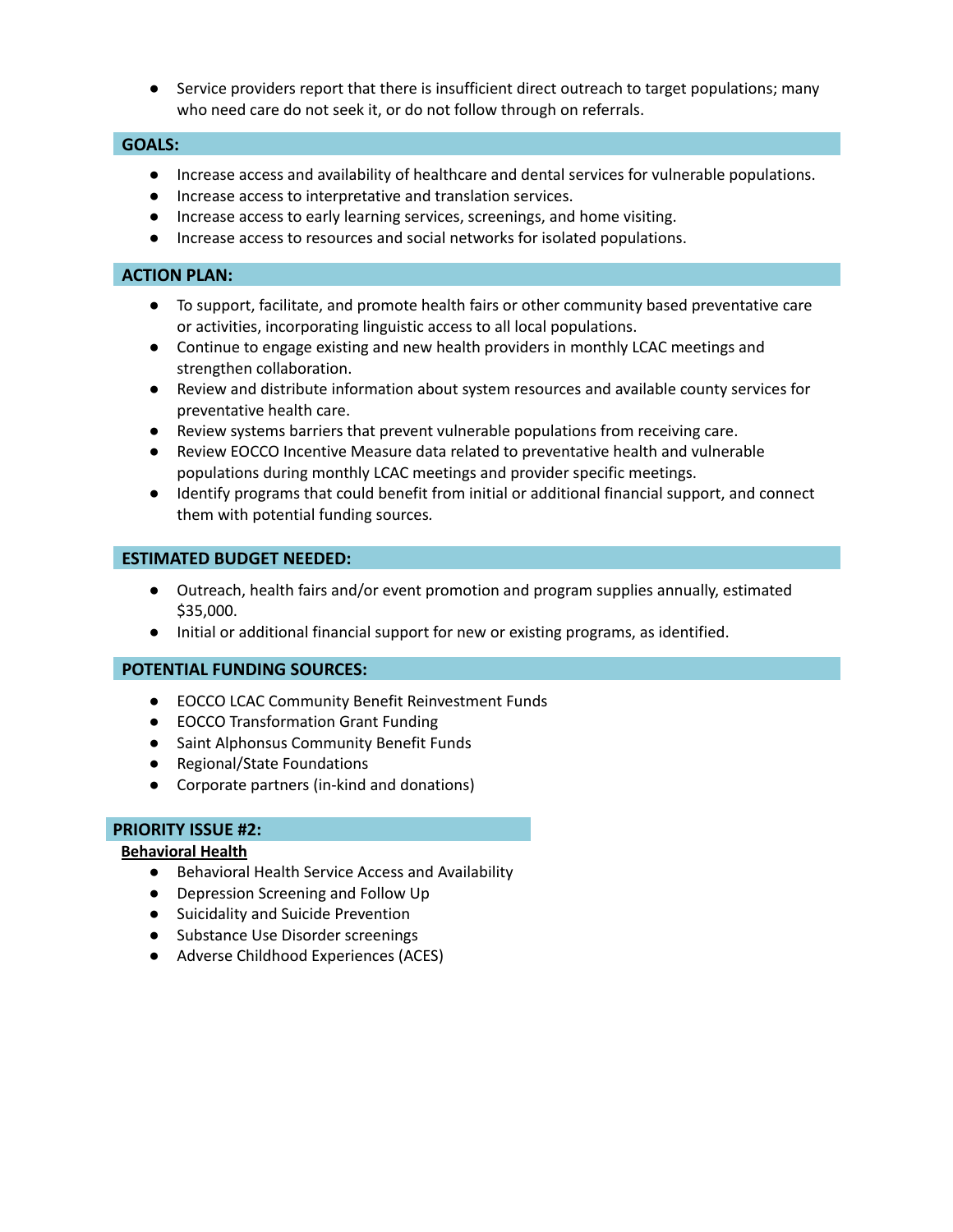# **PROBLEM IDENTIFIED:**

Malheur County residents have high incidents of behavioral health concerns and child maltreatment and could benefit from increased access to and utilization of behavioral health care, preventative care, and behavioral health education services.

## **DATA AVAILABLE:**

- In 2015, more than 20% of adults on the Oregon Health Plan in Malheur County were diagnosed with a mild to moderate mental health condition, and over 13% were diagnosed with a severe mental health condition (Malheur County Behavioral Health Profile, 2015).
- In 2015, more than 20% of young adults on the Oregon Health Plan in Malheur County were diagnosed with a substance abuse condition (Malheur County Behavioral Health Profile, 2015).
- In 2017, the Opioid Prescribing rate/100 persons for Malheur County was 131.8, compared to the national rate of 58.7 (CDC National Center for Injury Prevention and Control). Malheur County overdose death rates are the highest in Eastern Oregon, and Malheur 3-year death rates are consistently well above statewide overdose death rates (Oregon Prescribing and Drug Overdose Data Dashboard, Oregon Health Authority).
- In 2017, Malheur County's child abuse victim rates and number of children in foster care were more than twice that of Oregon overall (Oregon Department of Human Services).
- In 2017, the suicide rate for Malheur county was higher than Oregon overall (OHA Center for Health Statistics).

## **GOALS:**

- Increase and normalize access to behavioral health services for Malheur County residents. Decrease mental health stigma.
- Increase education and support services.
- Improve referral process.
- Increase the frequency of depression screening and appropriate follow up.
- Increase the utilization of Trauma Informed Practices.
- Increase community knowledge of and access to substance abuse services.

# **ACTION PLAN:**

- To support, facilitate, and promote health fairs or other community based preventative care activities, including behavioral health providers and partners.
- Continue to engage existing and new behavioral health providers in monthly LCAC meetings and strengthen collaboration.
- Review and distribute information about system resources and available county services for behavioral health care and Trauma Informed Care.
- Review systems barriers, including stigma, that prevent Malheur county residents from receiving care.
- Review EOCCO Incentive Measure data related to behavioral health during monthly LCAC meetings and provider specific meetings.
- Identify programs that could benefit from initial or additional financial support, and connect them with potential funding sources.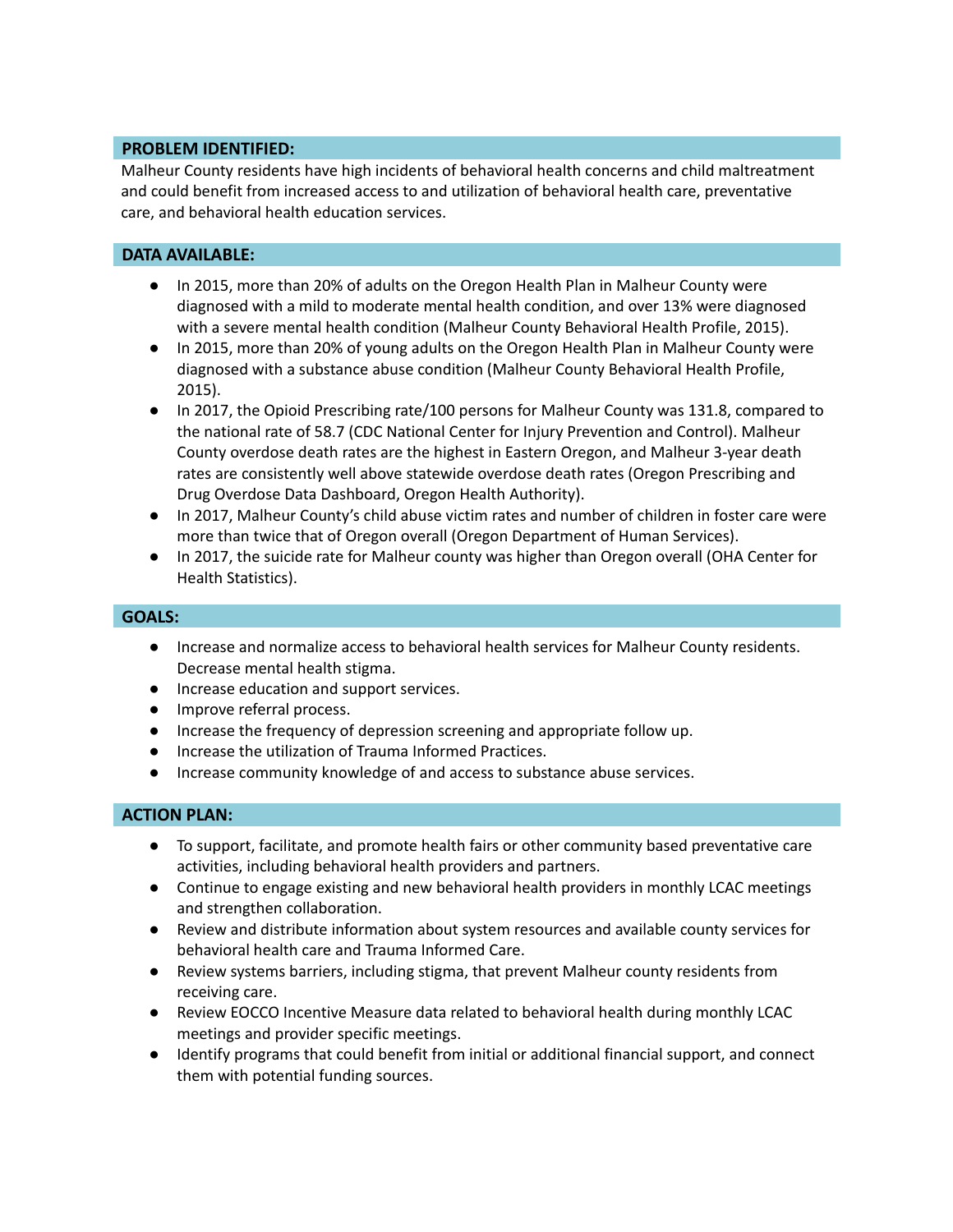#### **ESTIMATED BUDGET NEEDED:**

- Outreach, health fairs and/or event promotion and program supplies annually, estimated \$35,000.
- Initial or additional financial support for new or existing programs, as identified.

#### **POTENTIAL FUNDING SOURCES:**

- EOCCO LCAC Community Benefit Reinvestment Funds
- EOCCO Transformation Grant Funding
- Saint Alphonsus Community Benefit Funds
- Regional/State Foundations
- Corporate partners (in-kind and donations)

#### **PRIORITY ISSUE #3:**

#### **Social Determinants of Health**

- Transportation
- Food Security
- Housing

#### **PROBLEM IDENTIFIED:**

Health and overall well-being are influenced by social determinants of health. A lack of resources to support the basic needs of an individual or family unit will have a negative impact on health outcomes.

## **DATA AVAILABLE:**

- In 2017, 71.9% of children in Malheur County school districts qualify for free and reduced lunch (Oregon Department of Education).
- In 2017, 12.9% of individuals in Malheur County are estimated to be food insecure (American Community Survey).
- In 2017, 9% of individuals in Malheur County report having no personal transportation within their household (American Community Survey).
- In 2017, 51.3% of renters in Malheur County spend more than 35% of their income on rent (American Community Survey).

## **GOALS:**

- Increase access to healthy and sustainable sources of food for Malheur County residents.
- Increase access to safe and reliable transportation for Malheur County residents.
- Increase access to safe, affordable, attainable housing options and supportive services that are sustainable.